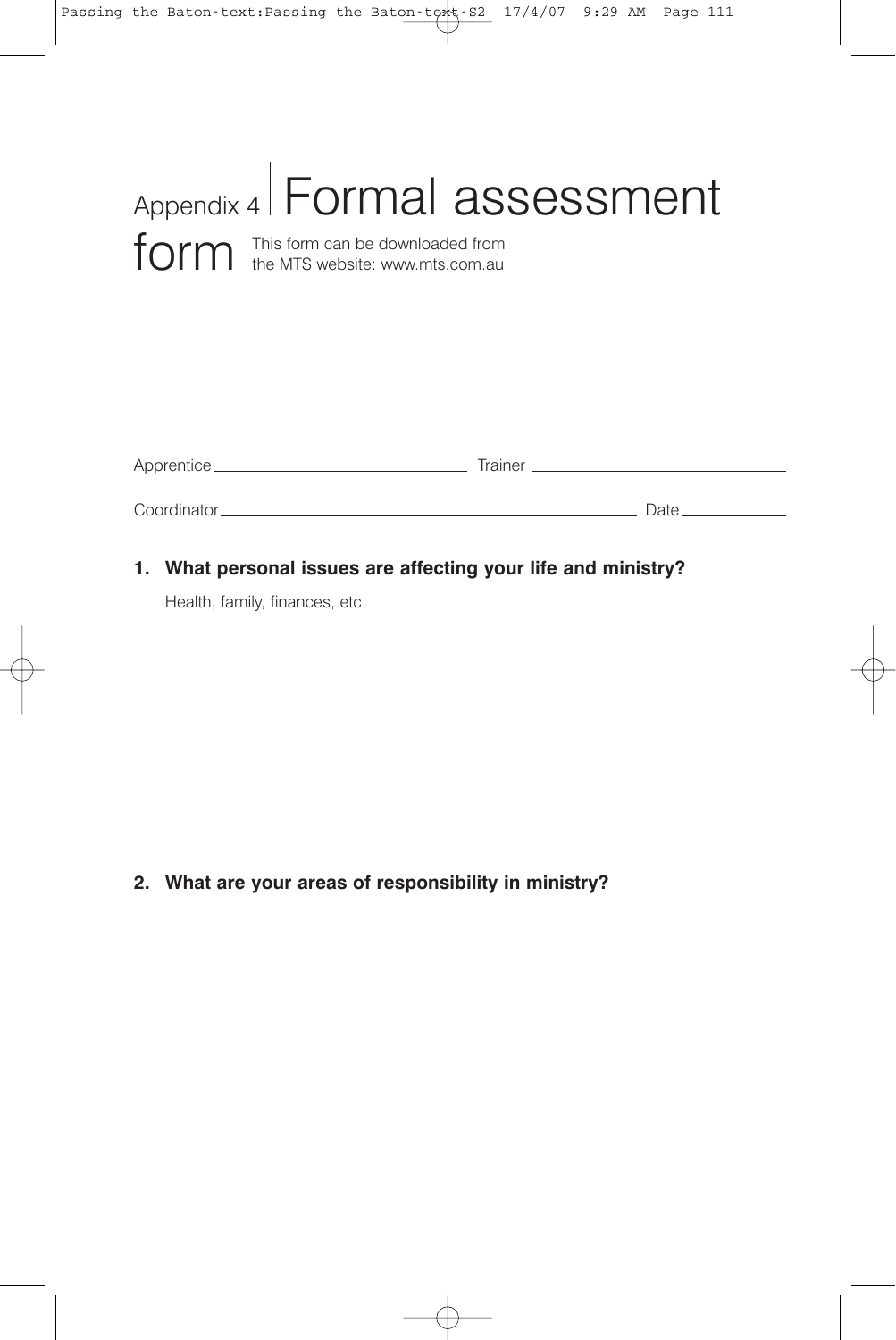#### **3. Who are the people you are ministering to?**

- Evangelistic contacts
- One-to-one ministries
- Bible study or other groups
- Training others in ministry

### **4. Weekly timetable**

Balancing ministry, family, rest, etc.

| <b>Monday</b> | <b>Tuesday</b> | Wednesday Thursday<br>k, |          | Friday   | <b>Saturday</b><br>$\epsilon$ | Sunday   |
|---------------|----------------|--------------------------|----------|----------|-------------------------------|----------|
|               |                |                          |          |          |                               |          |
|               |                |                          |          |          |                               |          |
| Lunch         | : Lunch        | : Lunch                  | : Lunch  | : Lunch  | : Lunch                       | : Lunch  |
|               |                |                          |          |          |                               |          |
|               |                |                          |          |          |                               |          |
| Dinner        | : Dinner       | Dinner<br>÷              | : Dinner | : Dinner | Dinner<br>÷.                  | : Dinner |
|               |                |                          |          |          |                               |          |
|               |                |                          |          |          |                               |          |
|               |                |                          |          |          |                               |          |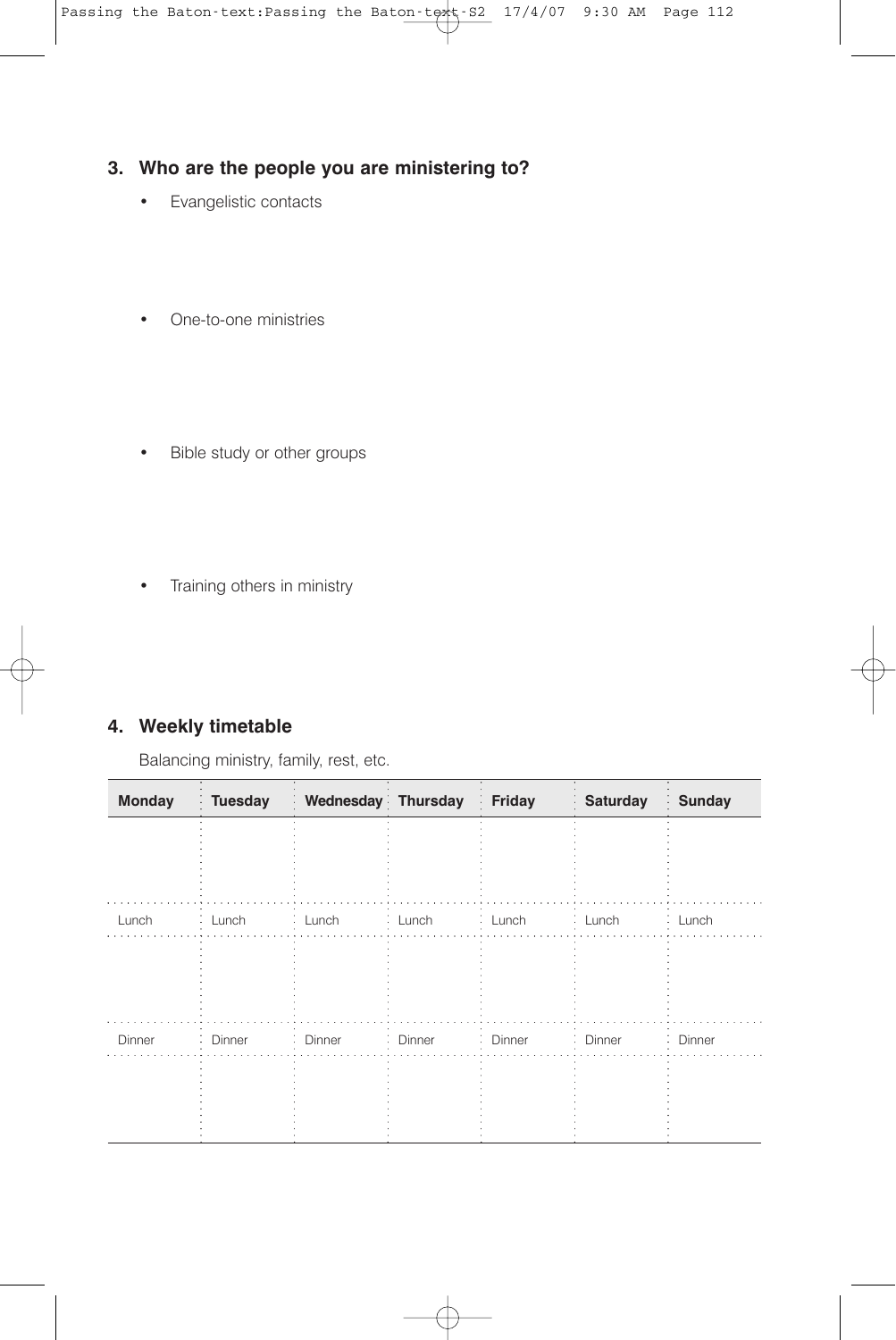**5. What difficulties are you facing in ministry?**

**6. How is the apprenticeship clarifying your strengths and weaknesses in ministry?**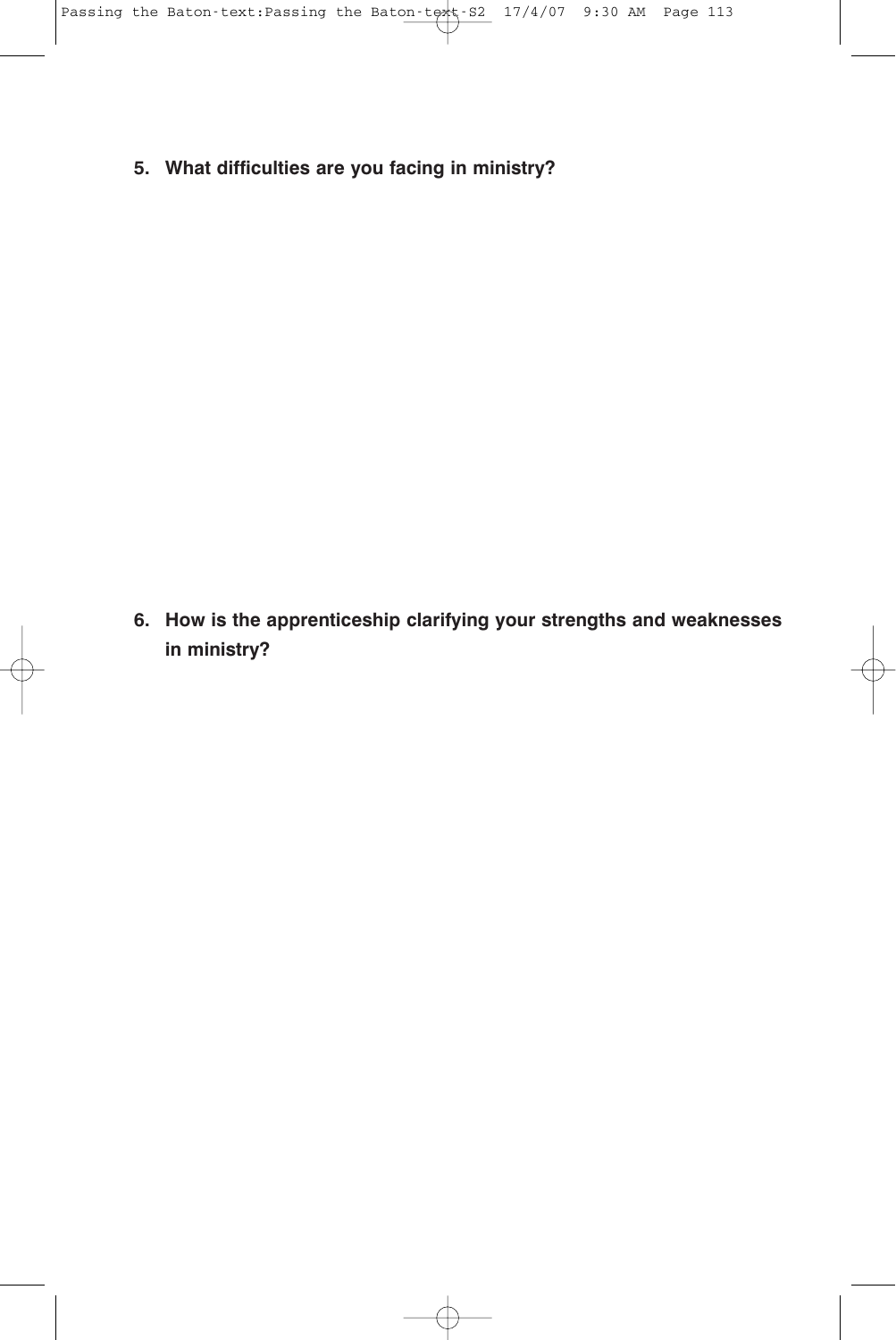| <b>Key training</b><br>area | Goal | <b>Action</b> | By<br>when |
|-----------------------------|------|---------------|------------|
| Conviction                  |      |               |            |
|                             |      |               |            |
|                             |      |               |            |
|                             |      |               |            |
|                             |      |               |            |
| Character                   |      |               |            |
|                             |      |               |            |
|                             |      |               |            |
|                             |      |               |            |
|                             |      |               |            |
| Competence                  |      |               |            |
|                             |      |               |            |
|                             |      |               |            |
|                             |      |               |            |
|                             |      |               |            |

# **7. Review your development plan. What needs to stay the same and what needs to change?**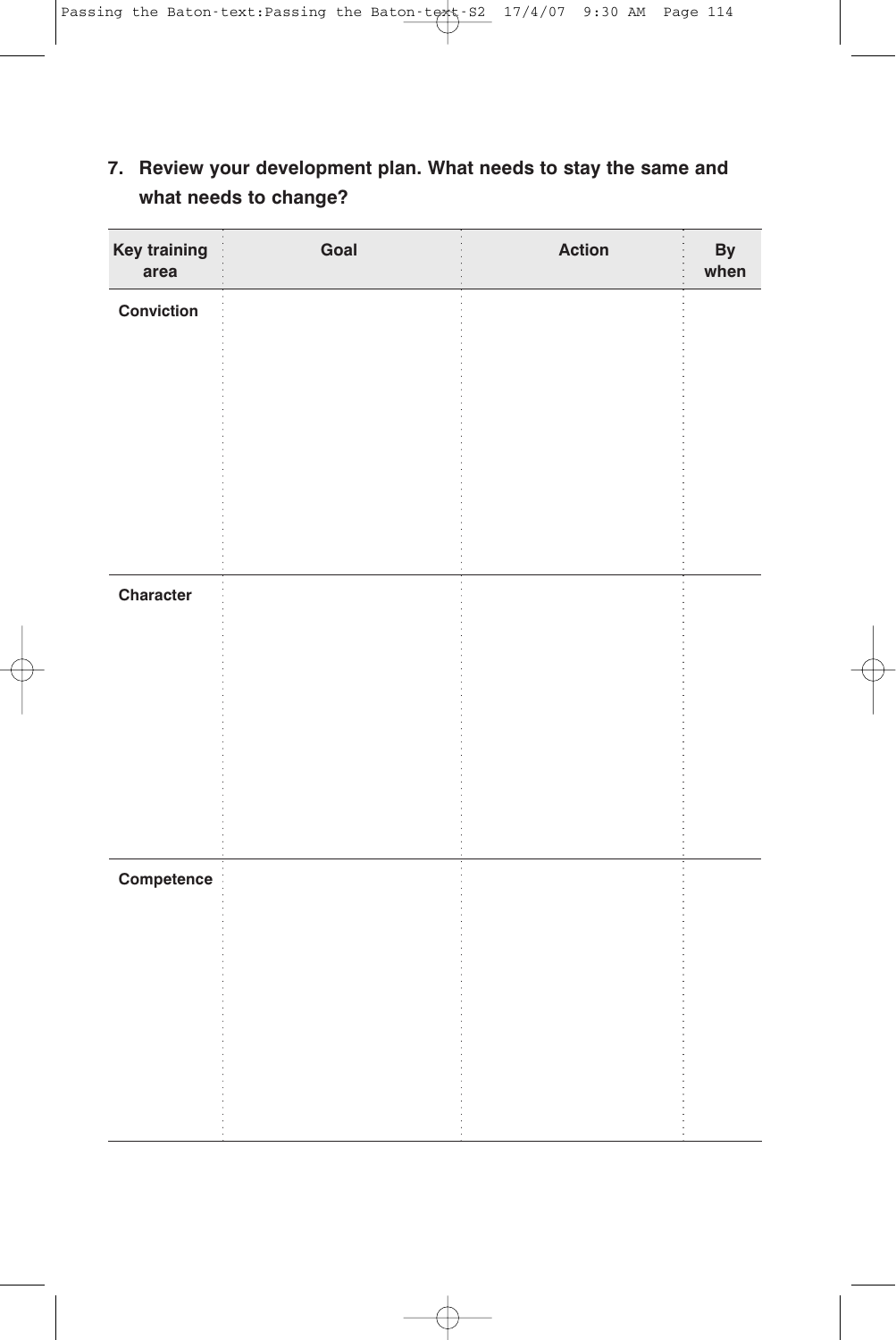## **8. Observation and feedback exercises**

Summarize progress in these areas:

| <b>Exercise</b>                  | Summary of feedback from trainer |
|----------------------------------|----------------------------------|
| Walk-up evangelism               |                                  |
|                                  |                                  |
| Visiting new contacts            |                                  |
|                                  |                                  |
| Serving others at church         |                                  |
|                                  |                                  |
| Reading the Bible one-to-one     |                                  |
|                                  |                                  |
| Leading a Bible study discussion |                                  |
|                                  |                                  |
| Giving an evangelistic talk      |                                  |
|                                  |                                  |
| Giving a talk on a Bible passage |                                  |
|                                  |                                  |
| Reading the Bible in meetings    |                                  |
|                                  |                                  |
|                                  |                                  |